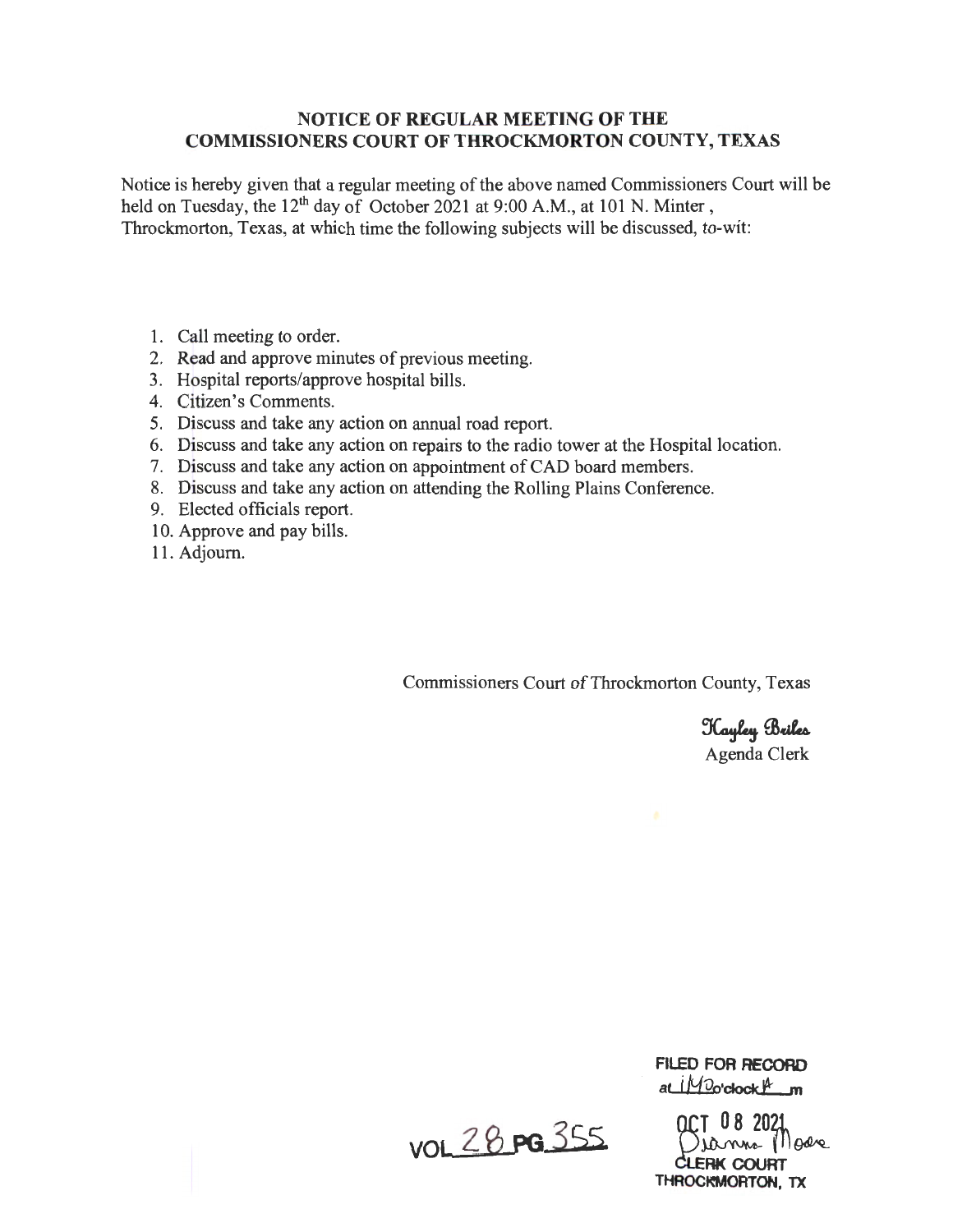#### COMMISSIONER'S COURT

#### Regular Meeting

Throckmorton County Commissioners' Court met in Regular Session on Tuesday the 12<sup>th</sup> day of October, 2021, at 9:00 A.M., at 105 North Minter, Throckmorton, Texas, with the following members present:

Present: Trey Carrington, County Judge, Casey Wells, Commissioner Pct#l, Kasey Hibbitts, Commissioner Pct #2, Greg Brockman, Commissioner Pct#3, Klay Mitchell, Commissioner Pct#4, Dianna Moore, County Clerk, Brenda Rankin, County Treasurer, Bobby Thompson, Kirby Gober, Dr. Beasley

- 1. Trey Carrington called meeting to order at 9:04 A.M. and welcomed guest.
- 2. Dianna Moore read the minutes from the previous meetings. Kasey Hibbitts made the motion with Klay Mitchell seconding to approve the minutes. Motion carried 5-0.
- 3. Kirby Gober stated that the board did not meet due to not having a quorum, so there is not any bills to approve. Kirby reported that they are hoping that the system will be restored within the next week. Dr. Beasley brought some concerns to the court regarding a hospital board member. Tina Hantz reported that there is a problem with the Ambulance shed door. She also stated that the new ambulance should be here within the next 2-3 weeks. No action was needed.
- 4. Citizen's hearing was held with no comments.
- 5. Kasey Hibbitts made the motion with Casey Wells seconding to approve the Annual Road Reports. Motion carried 5-0.
- 6. Casey Wells made the motion with Greg Brockman seconding to look into getting LED lights for the Radio Tower at the Hospital location. Motion carried 5-0.
- 7. Greg Brockman made the motion with Kasey Hibbitts seconding to nominate Whitney Waller, Casey Wells, Bobby Mathiews, Chase Cook, and Terry Redwine for the CAD Board. Motion carried 5-0.
- 8. No action on line item #8.
- 9. Elected Officials Report: no reports given.
- 10. Brenda Rankin presented the court with the county bills. Kasey Hibbitts made the motion with Klay Mitchell seconding to approve and pay the bills. Motion carried 5-0.
- 11. Casey Wells made the motion and seconded by Greg Brockman to adjourn at 10:02 a.m. Motion carried 5-0.

**vol** 2 8 pg 35 4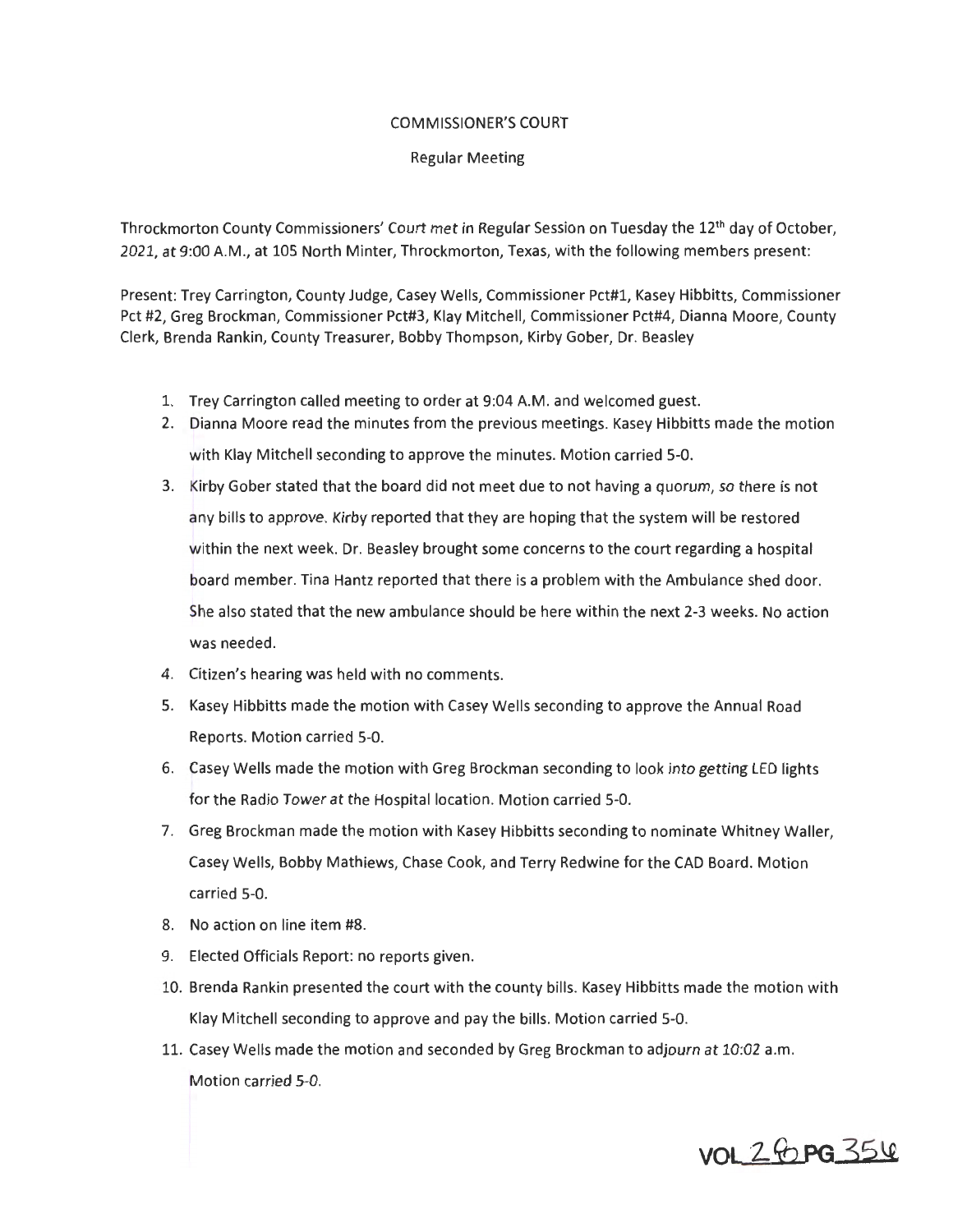Witnessed my hand AND approved this the 25th day of October, 2021.

Tanna ml

**ATTEST: County Clerk** 

<u>Kanf</u>

County Judge

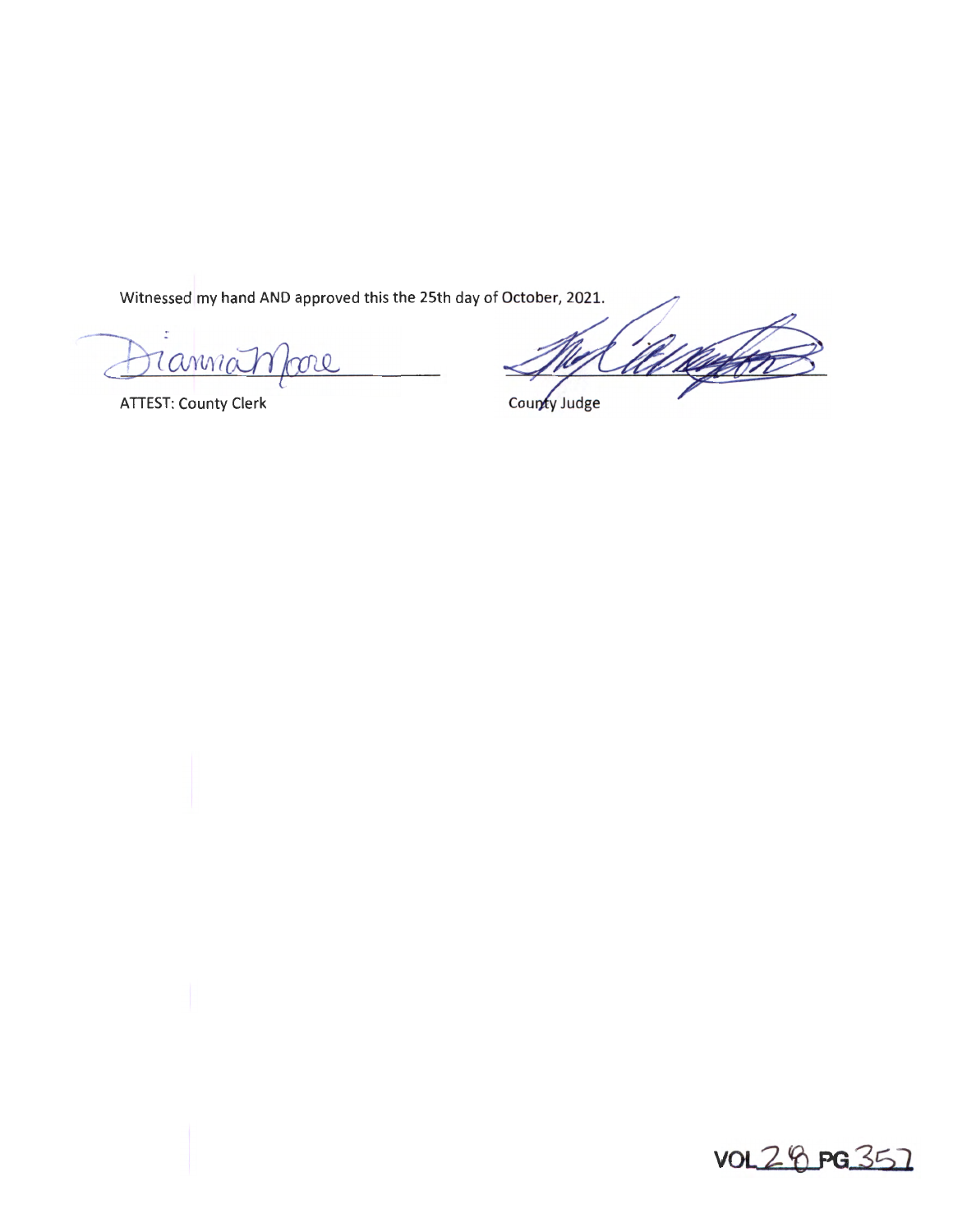### HOSPITAL BOARD MEMBERS

# CC Meeting 12-23-19

| Bryan Key    | Casey | 2020-2021 | Darla Richards | Kasev | 2021-2022 |
|--------------|-------|-----------|----------------|-------|-----------|
| Danny Bellah | Greg  | 2020-2021 | Cathy Thorp    | Kasey | 2021-2022 |
|              |       |           | Jim Overcash   | Greg  | 2021-2022 |

 $\mathcal{L}^{\mathcal{L}}(\mathcal{L}^{\mathcal{L}}(\mathcal{L}^{\mathcal{L}}))$ 

|  | Veteran Memorial Board |  |
|--|------------------------|--|
|--|------------------------|--|

| <b>Trey Carrington</b> | <b>Michael Petty</b> | <b>Burl Moses</b> |
|------------------------|----------------------|-------------------|
| Paul Allen             | Jo Ann Self          | ۰                 |

 $\sim 10^{-1}$ 

002

 $\sim 10^{-1}$ 

vol 28 pg 358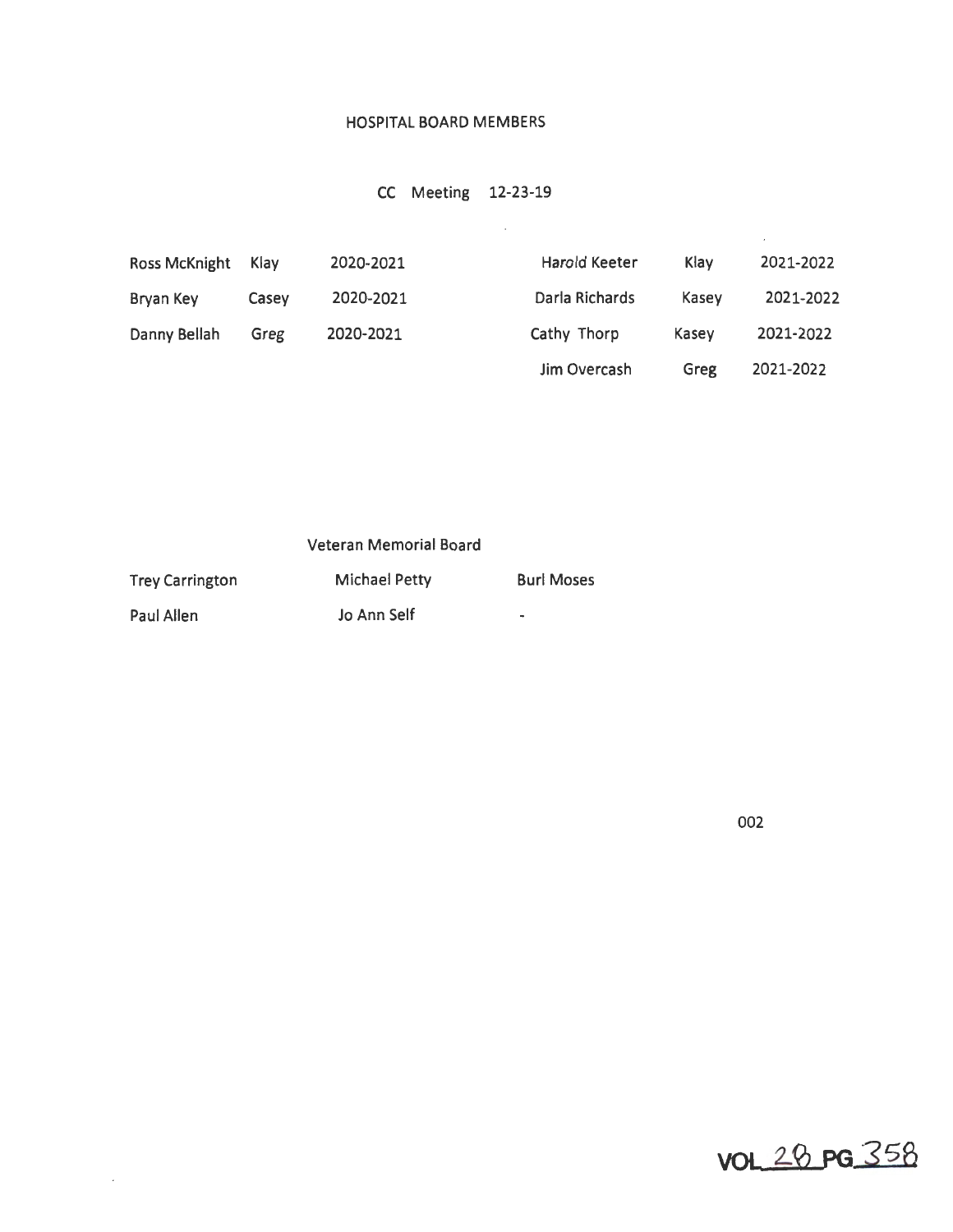# **THROCKMORTON CENTRAL APPRAISAL DISTRICT**

Dede Smith-Chief Appraiser

Current Board of Directors

Whitney Waller, Chairman Casey Wells, Secretary *V'*  Bobby Mathiews  $\sqrt{}$ Chase Cook  $\sqrt{}$ 

Terry Redwine  $\sqrt{}$ 



144 N Minter Ave. PO Box 788 Throckmorton, TX 76483

Phone: 940-849-5691 Email: dsmith@throckmortoncad.org www.throckmortoncad.org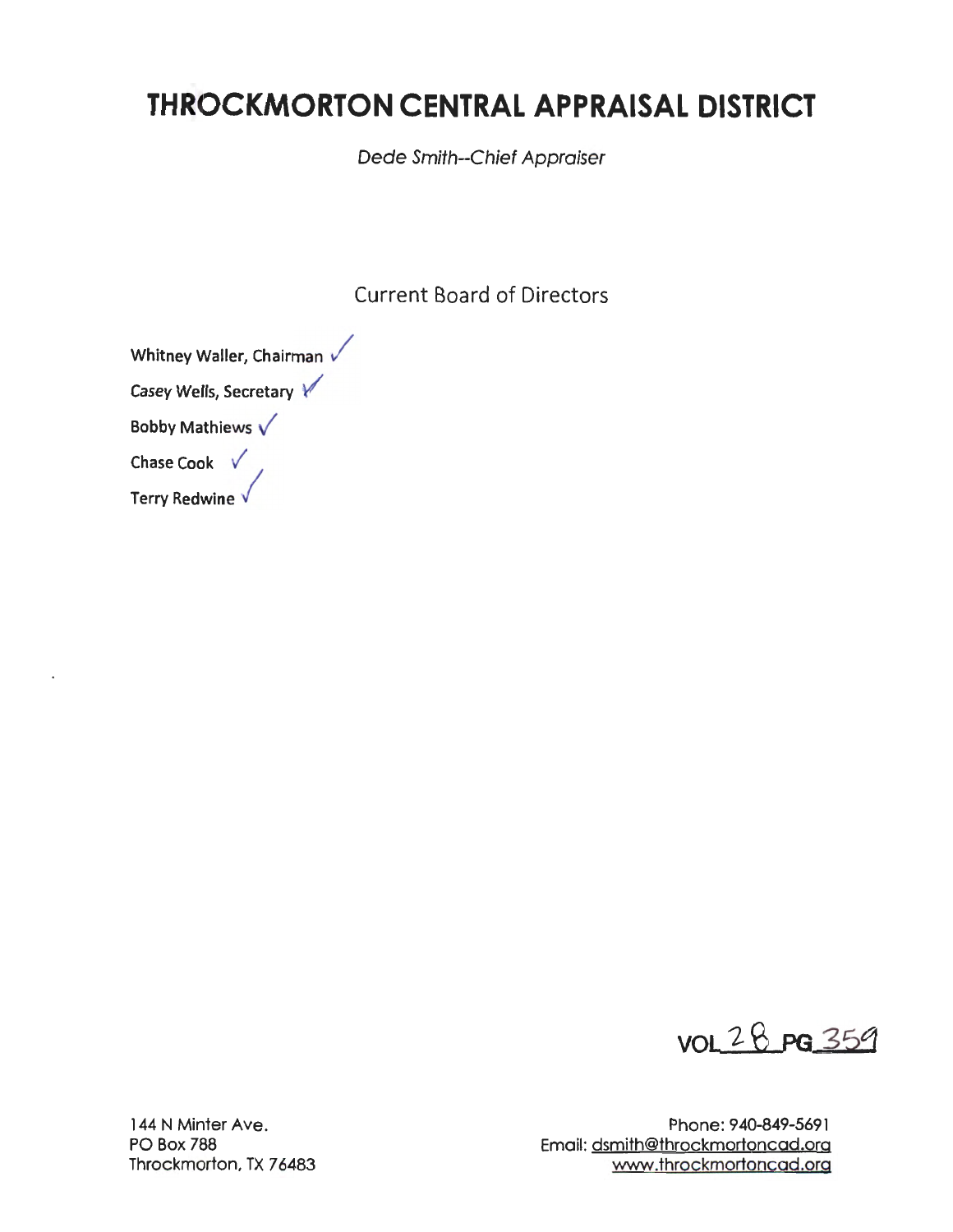|                                | October 12, 2021     |               |
|--------------------------------|----------------------|---------------|
|                                | <b>GENERAL BILLS</b> |               |
|                                |                      |               |
|                                |                      |               |
| <b>Vendor Name</b>             | <b>Account</b>       | <b>Amount</b> |
| FT BELKNAP ELECTRIC            |                      | 38.41         |
| <b>ATMOS</b>                   |                      | 55.41         |
| <b>TXU</b>                     |                      | 1,229.52      |
| <b>HANDYMAN</b>                |                      | 246.98        |
| <b>HILLIARD</b>                |                      | 91.17         |
| <b>TEXAS CHILD SUPPORT DIV</b> |                      | 452.00        |
| <b>AMERIFLEX</b>               |                      | 84.15         |
| <b>LGS</b>                     |                      | 845.00        |
| <b>JUSTICE SOLUTIONS</b>       |                      | 623.00        |
| <b>WILLIS SUPPLY</b>           |                      | 234.90        |
| <b>PENMAN</b>                  | <b>TVFD</b>          | 383.48        |
| <b>PENMAN</b>                  | <b>WVFD</b>          | 88.53         |
| <b>LEONARD AUTO</b>            | S.O.                 | 120.55        |
| <b>LEONARD AUTO</b>            | <b>TVFD</b>          | 23.20         |
| THE DRUG STORE                 |                      | 60.64         |
| <b>HASKELL COUNTY</b>          |                      | 10,727.98     |
| <b>WINDSTREAM</b>              |                      | 2,461.17      |
| <b>HARRIS EXTERMINATING</b>    |                      | 145.00        |
| <b>GOLDSMITH</b>               |                      | 3,973.25      |
| <b>GOLDSMITH</b>               |                      | 5,524.56      |
| <b>WATSON ELECTRIC</b>         |                      | 2,106.25      |
| <b>WEX</b>                     |                      | 1,252.20      |
| <b>SPRING HOUSE</b>            |                      | 108.20        |
| <b>SUPERIOR VISION</b>         |                      | 161.76        |
| <b>DE LAGE LANDEN</b>          |                      | 357.02        |
| <b>SHACKELFORD COUNTY</b>      |                      | 67.50         |
| <b>STEPHENS COUNTY</b>         |                      | 1,234.56      |
| <b>PUMP SERVICE</b>            | <b>WVFD</b>          | 106.60        |
| <b>PUMP SERVICE</b>            | S.O.                 | 47.00         |
| <b>UNUM</b>                    |                      | 310.00        |
| <b>COW COUNTRY FUEL</b>        | <b>TVFD</b>          | 11.16         |
| <b>THROCKMORTON TRIBUNE</b>    |                      | 210.00        |
| <b>LTC GROUP</b>               |                      | 51,000.00     |
| <b>EMPIRE PAPRE</b>            |                      | 79.93         |
| <b>TCEQ</b>                    |                      | 10.00         |
| <b>ALLEN'S GARAGE</b>          | S.O.                 | 7.00          |
| <b>TAC</b>                     | S.O.                 | 7.50          |
| <b>TEXAS JUDICIAL ACADEMY</b>  |                      | 200.00        |
| <b>HART</b>                    |                      | 3,028.63      |
| <b>VISUAL LABS</b>             |                      | 1,800.00      |
| <b>TEXAS GRASS SHALL GROW</b>  |                      | 157.39        |
| <b>CODY JONES</b>              |                      | 375.00        |
| <b>GARLINGTON-BROWN</b>        |                      | 156.06        |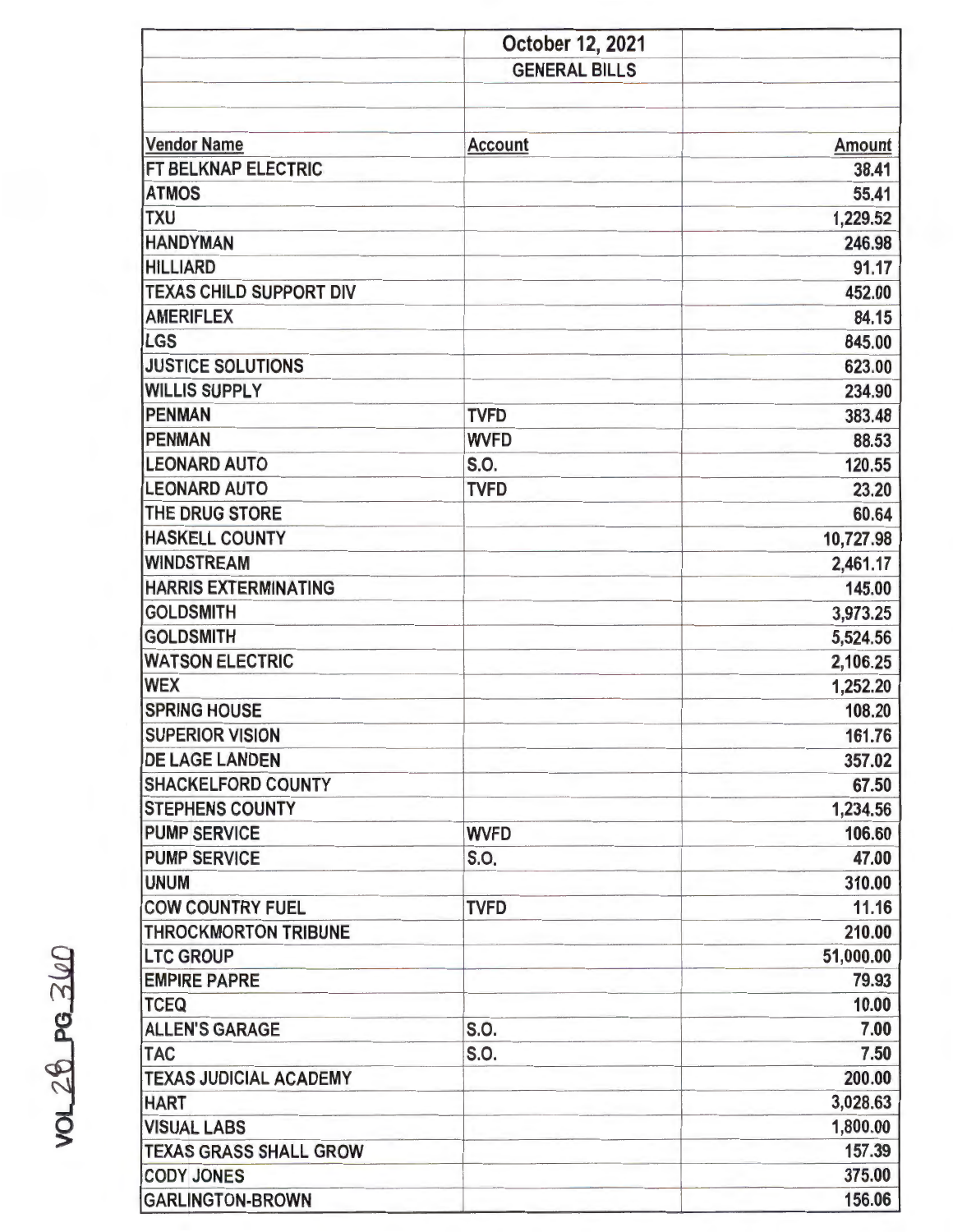|                                     | <b>October 12, 2021</b> |            |
|-------------------------------------|-------------------------|------------|
|                                     | <b>BILLS</b>            |            |
|                                     | <b>PRECINCT 1</b>       |            |
|                                     |                         |            |
| <b>CITY</b>                         |                         |            |
| <b>TXU</b>                          |                         | \$81.46    |
| <b>ATMOS</b>                        |                         | \$54.51    |
| AT&T                                |                         |            |
| <b>PENMAN</b>                       |                         | \$411.80   |
| <b>LEONARD AUTO</b>                 |                         | \$45.48    |
| <b>COW COUNTRY FUEL</b>             |                         | \$52.78    |
| <b>CITY</b>                         |                         | \$436.43   |
| <b>BUB &amp; SAM CREEL TRUCKING</b> |                         | \$3,173.99 |
| <b>ZACK BURKETT</b>                 |                         | \$990.70   |
|                                     |                         | \$5,247.15 |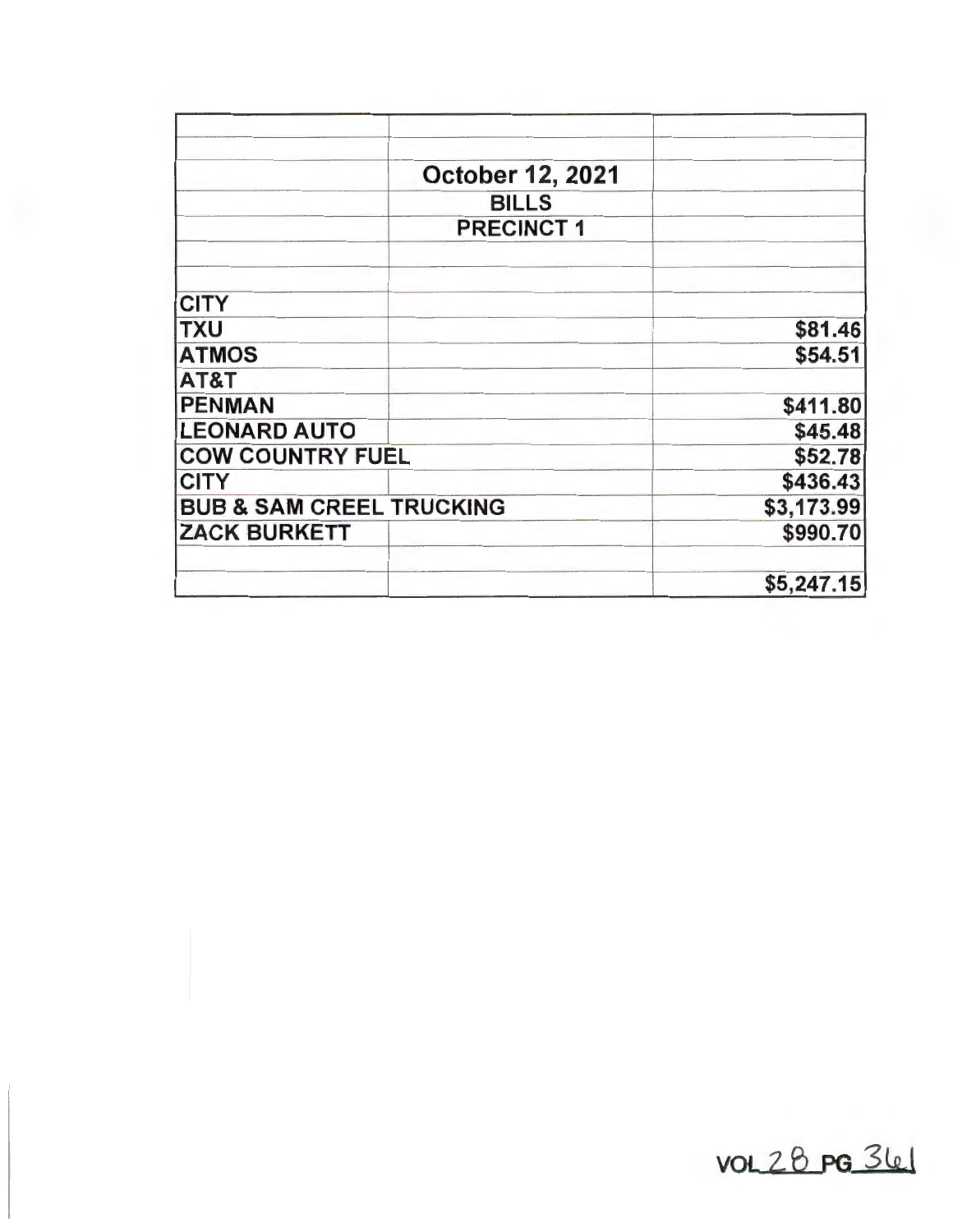|                     | October 12, 2021  |            |
|---------------------|-------------------|------------|
|                     |                   |            |
|                     | <b>BILLS</b>      |            |
|                     | <b>PRECINCT 2</b> |            |
| <b>CITY</b>         |                   |            |
| <b>TXU</b>          |                   | \$22.77    |
| <b>ATMOS</b>        |                   | \$57.18    |
| <b>PENMAN</b>       |                   | \$1,316.35 |
| <b>LEONARD AUTO</b> |                   | \$59.16    |
| <b>HOLUB TIRE</b>   |                   | \$1,502.45 |
| <b>PUMP SERVICE</b> |                   | \$91.16    |
| <b>CITY</b>         |                   | \$436.43   |
| <b>HANDYMAN</b>     |                   | \$13.17    |
|                     |                   |            |
|                     |                   |            |
|                     |                   | \$3,498.67 |

vol 20 pg 362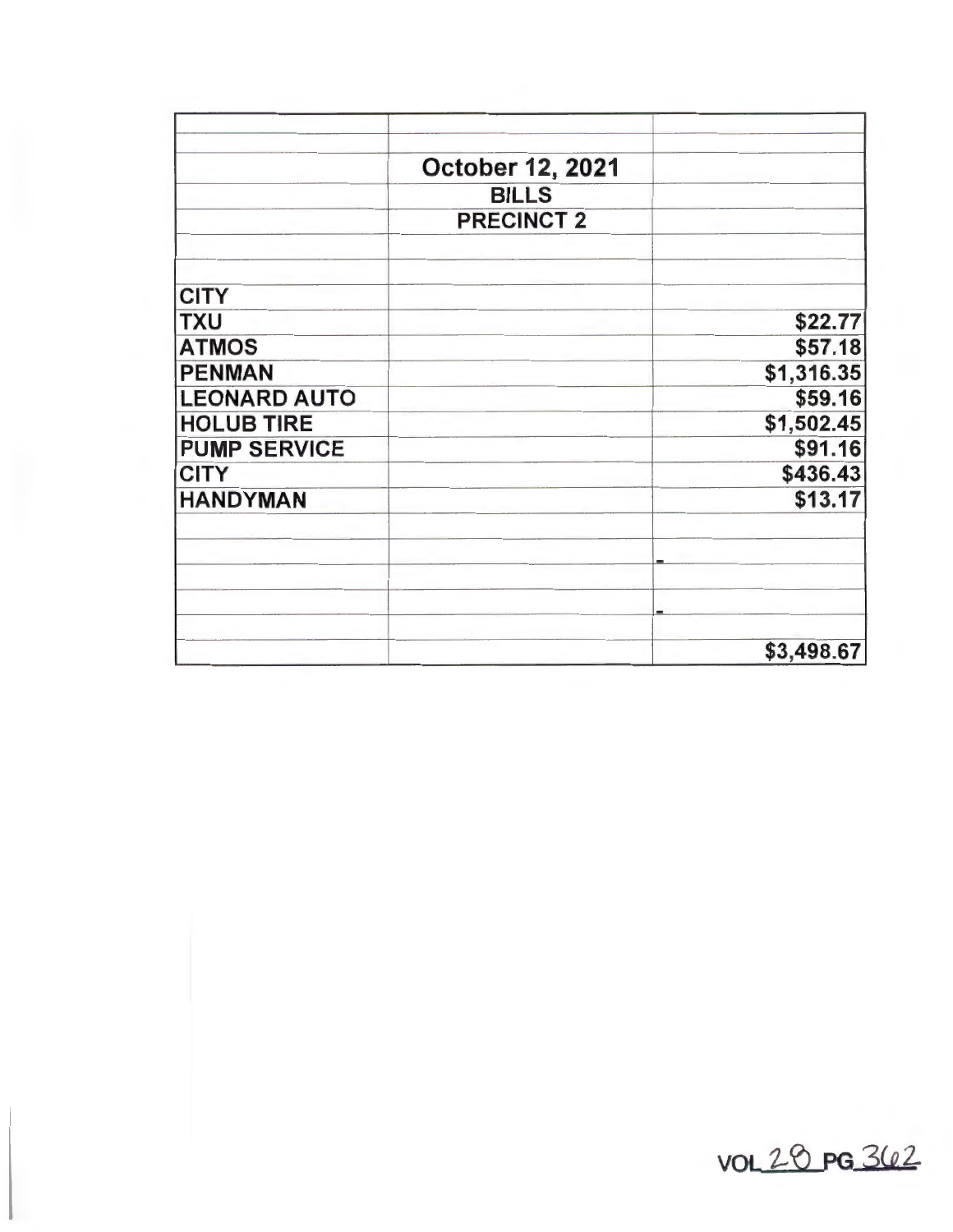|                              | October 12, 2021  |            |
|------------------------------|-------------------|------------|
|                              | <b>BILLS</b>      |            |
|                              | <b>PRECINCT 3</b> |            |
|                              |                   |            |
| <b>STEPHENS REGIONAL SUD</b> |                   | \$63.66    |
| <b>TXU</b>                   |                   | \$41.18    |
| <b>COW COUNTRY FUEL</b>      |                   | \$2,844.52 |
| <b>CITY</b>                  |                   | \$436.43   |
| <b>HOMETOWN HARDWARE</b>     |                   | \$182.21   |
| <b>LEONARD AUTO</b>          |                   | \$65.54    |
| <b>PENMAN</b>                |                   | \$150.16   |
| <b>HANDYMAN</b>              |                   | \$27.44    |
| <b>PUMP SERVICE</b>          |                   | \$18.50    |
|                              |                   |            |
|                              | <b>TOTAL</b>      | \$3,829.64 |

 $vol2B$   $PG343$